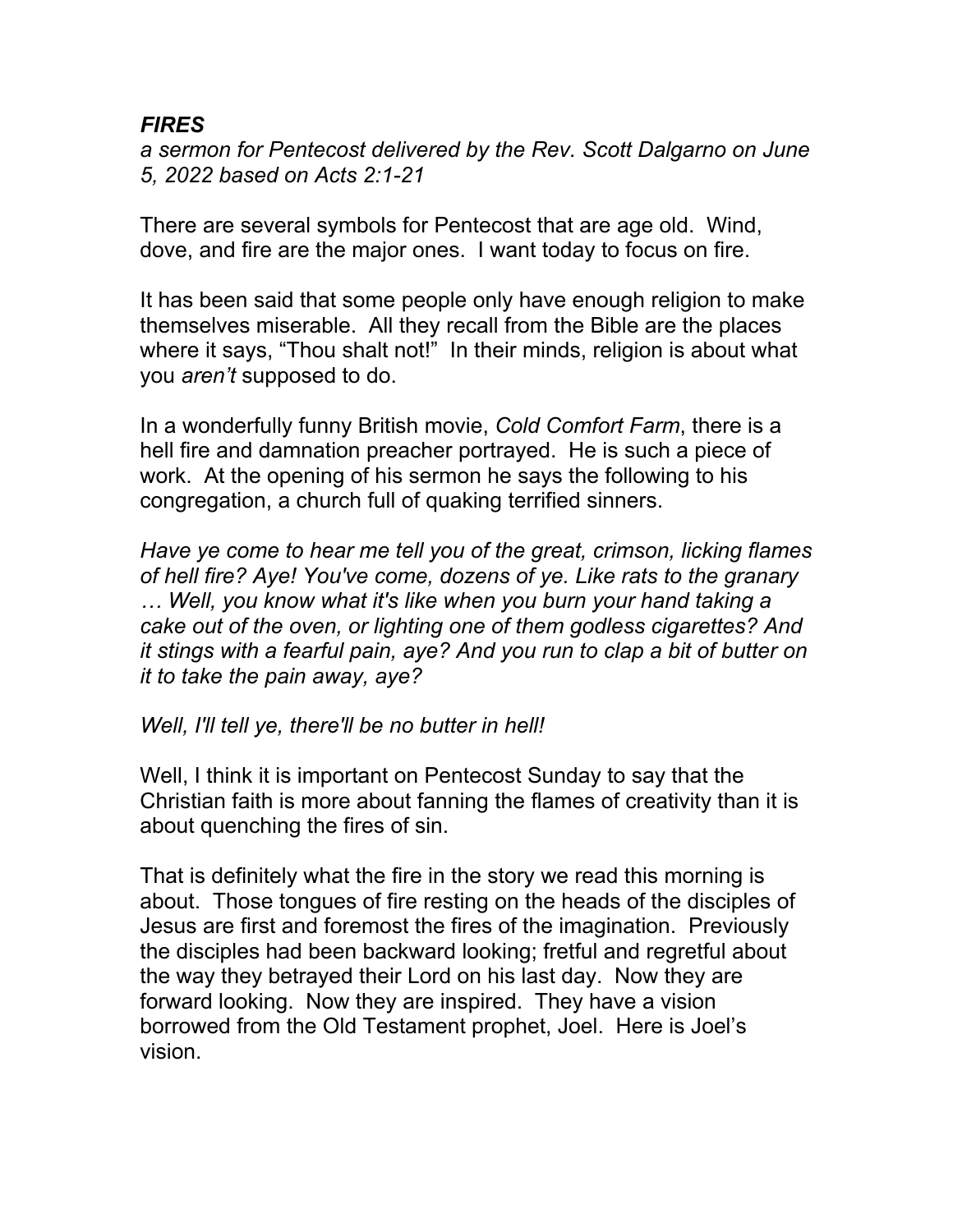The day has come when God will pour out of God's Spirit on all flesh – Your sons and your daughters shall prophesy, Your young men shall see visions, Your old men shall dream dreams. <sup>18</sup> And on My menservants and on My maidservants I will pour out My Spirit in those days; And they shall prophesy. <sup>19</sup>I will show wonders in heaven above And signs in the earth beneath: Blood and fire and vapor of smoke. <sup>21</sup>And it shall come to pass *That* whoever calls on the name of the LORD Shall be saved

The Pentecost story as was read this morning is a retelling of the story of the Tower of Babel from Genesis, you know. So much of the New Testament is a reshaping of stories from the Old. In the Genesis story of Babel's Tower, out of their ambition to be great creators like God, the people use their ingenuity to build a tower into the heavens in order to storm its ramparts,

Sensing their overweening pride, God quashes their attempt and then confuses their languages so that they can never band together and do it again.

In the New Testament version, the story is turned inside out. The disciples who are so fearful and down-in-the-mouth at Jesus's leaving earth have been hanging out indoors for weeks. Now God's spirit rouses them and they find, miraculously, that language is not an impediment anymore.

With the teaching of Jesus taking hold in the world, the task of humans will be to value what brings them together now, not what makes them separate.

In the *Gospel of Thomas* Jesus speaks of this moment when a creative world embracing fire would be kindled. He says the following,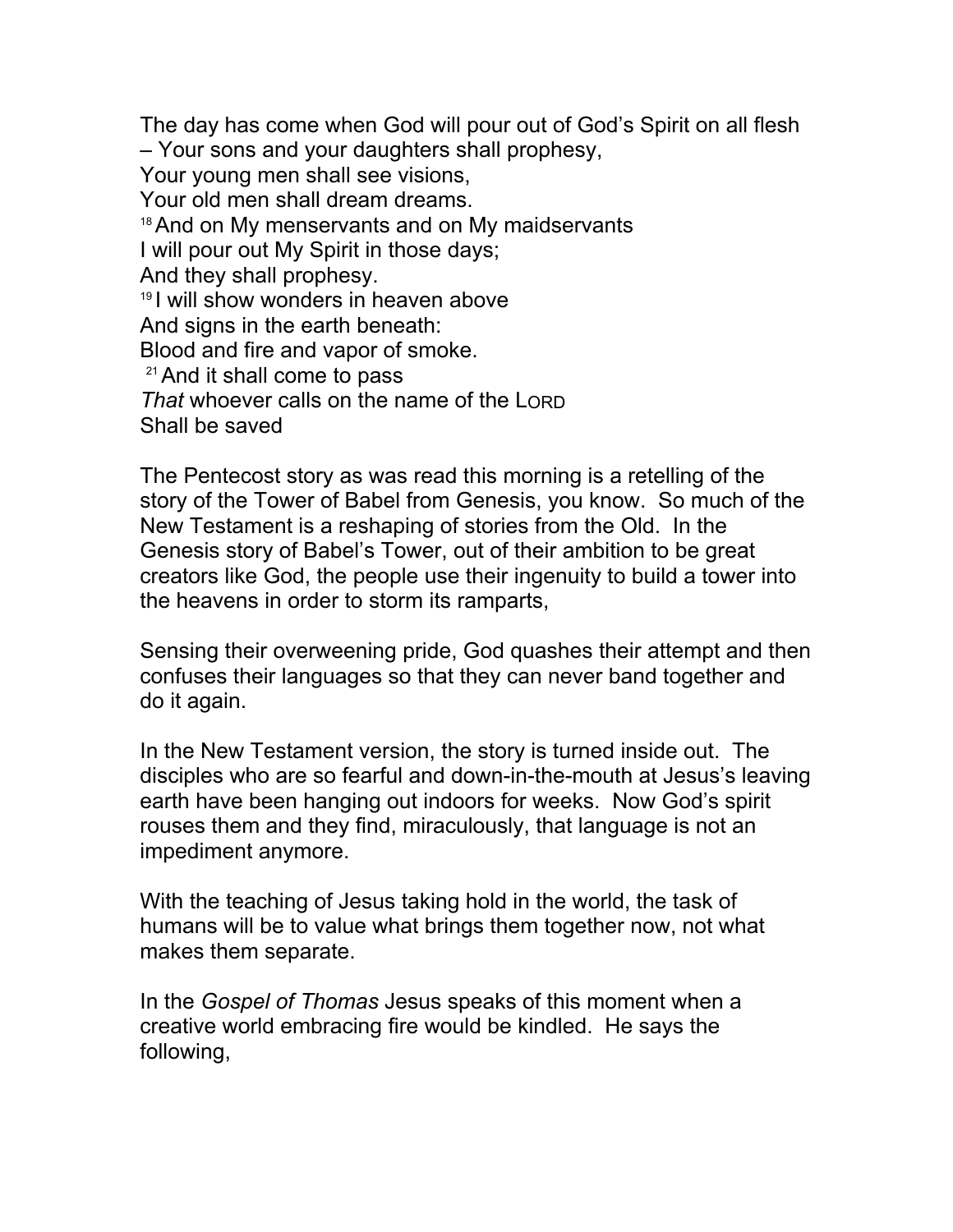"I have cast fire upon the earth, and see, I am watching over it until it blazes."

It is important to say that Jesus here is not talking about the fires of hell. If anything, he is talking about the fires of Purgatory.

Purgatory? Not many Protestants give it a thought but it's a central part of the ancient Catholic tradition concerning the after-life.

It went out with the coming of Protestantism. Protestants have a "show me the money" attitude to things like Purgatory. That is to say, if it can't be found explicitly in the Bible, than Protestants have said, "We don't believe in it." But let me give you the argument for it. It comes from the writings of Dante which I used to teach years ago to undergrads.

Dante's journey of discovery begins in hell – the events of his Divine Comedy detail a spiritual journey for him.

The first and most important revelation for Dante is in the outer edge of hell where the sins are the most minor – these are sins of passion, like lust and gluttony.

Deep in the heart of Dante's hell we find the worst sinners – those guilty of treachery; Judas is there who betrayed Jesus as are Brutus and Cassius who betrayed Julius Caesar. Betrayal is a sin against love itself and that is what Dante considers the worst sin of all.

On the outer edge of hell where Dante begins are those guilty of sexual sins. There Dante meets two sinners Paulo and Francesca who recount the story of their adultery with such passion that Dante swoons. That's because it is clear that it is the sin he is most vulnerable to.

But what you pick up on, hearing these sinners recount their personal stories in hell, is how enamored all the sinners are with their sins. Paulo and Francesca are still so obsessed by their lust that they are caught up in a great swirling wind that mimics the passion that caused their fall.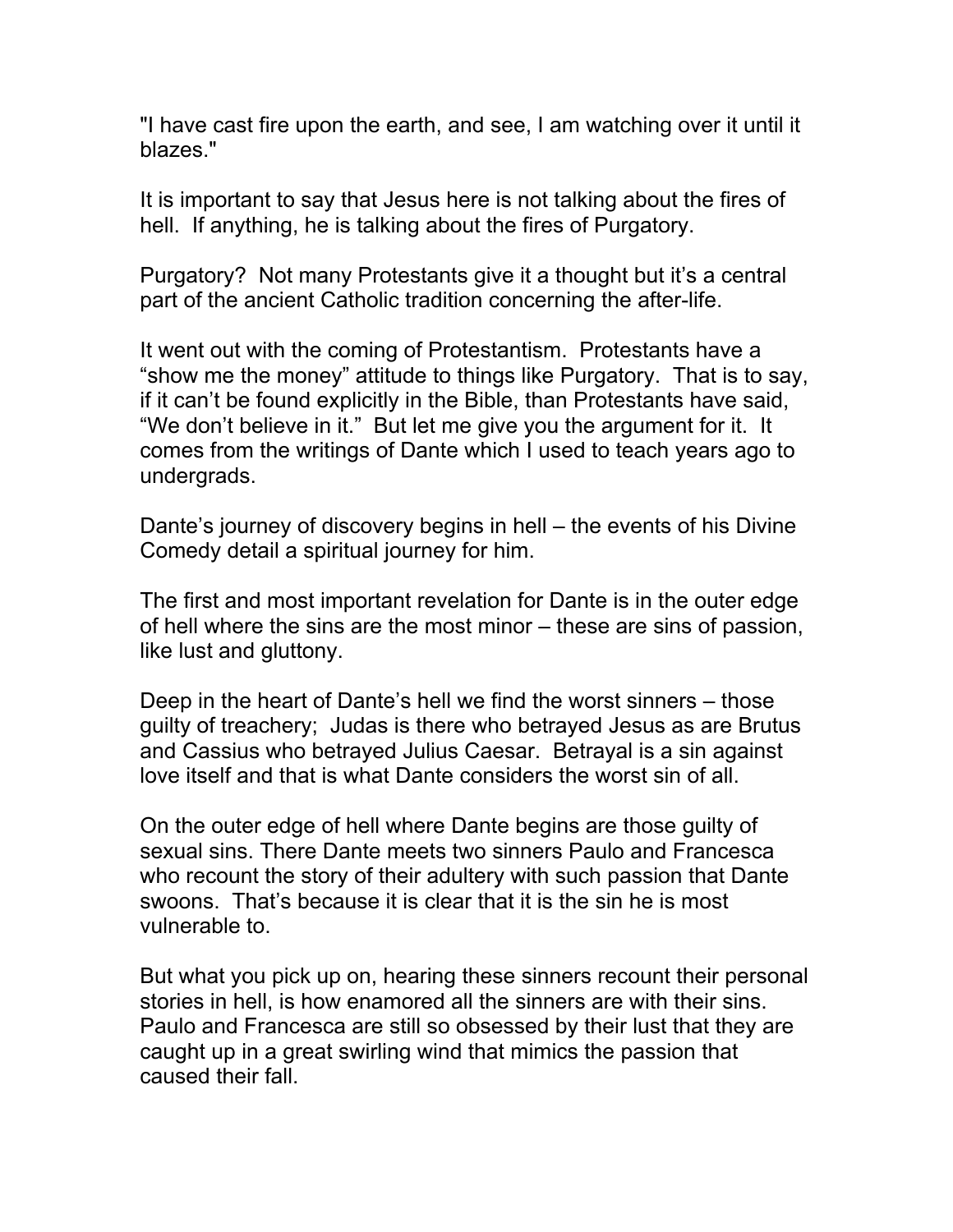And what you come to see here is first that the sinners in hell are narcissists; all of them. They can't think of anything but themselves.

Secondly you see that hell is not a place of punishment at all. It is a place where God, out of God's great love, lets narcissists have their narcissism. God lets them have the choices they made in life, whatever they are. God, out of God's great love, lets them have a space in hell away from God so they can be entirely on their own, as they desire. Every one of them is entirely caught up in whatever passion on earth held them in thrall.

Dante visits personage after personage in hell and they are all still full of all the lust and anger and resentment that filled them on earth, and they go on and on describing it to a nauseating degree – that is how it feels for Dante and everyone else who listens to their whining.

They go on and on and on about how the election was stolen from them and their Twitter account was closed and it's all so unfair. Blah, blah, blah. Whine, whine, whine.

But happily that's not the end of The Divine Comedy. In volume 2 Dante gets to Purgatory and there he meets all these people who are guilty of exactly the same sins as those in hell. Exactly the same. The difference is that every one in Purgatory realizes how stupid they had been in life.

Every one of them is anxious to get rid of the angers, and resentments and passions that hamstrung them in life. Where the sinners in hell hate one another, and can't understand why everyone there isn't as obsessed with them as they are obsessed with themselves, in Purgatory there is a deep sympathy among all the sinners.

They all do whatever they can do to help each other purge themselves of the pettiness that made them stumble in life. It's really beautiful. And at the end of Purgatory, in view of the gates of Paradise every one of them goes through a little fire (remember this sermon is about fire). The fire there terrifies Dante but he is required to go through it, too, but go through it he does and in that fire the little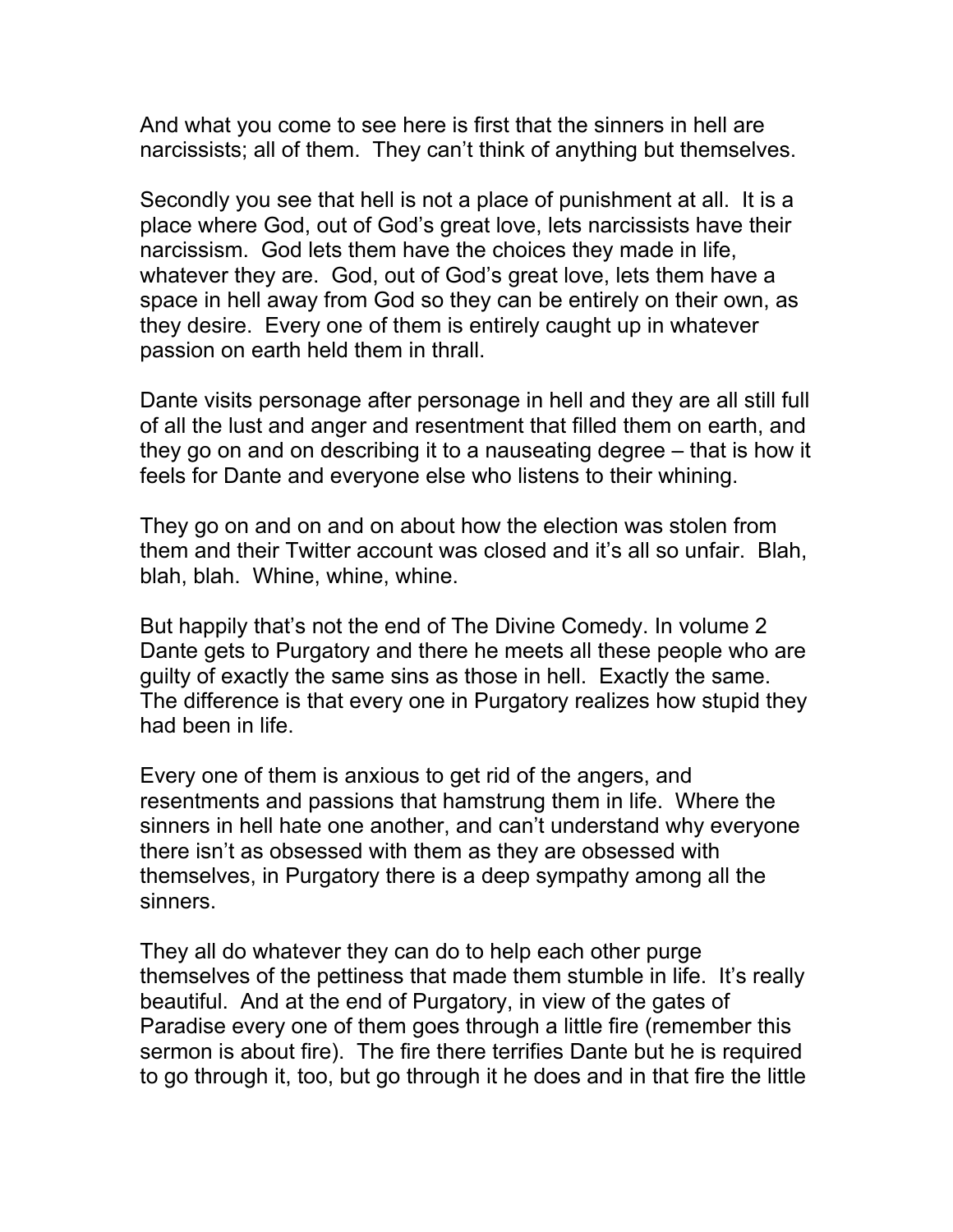petty passions he felt on earth that he thought were so amazing are now subsumed in the great passionate fire of God.

His little fire of lust becomes part of the great fire of God's love and Dante realizes that there was nothing wrong with his passions on earth. They were simply meant to point him to greater passion he would, in the afterlife, find for God.

And so Purgatory is seen to be a crucial step toward heaven, a place where human beings have a chance to look backward just long enough to put their lives into perspective and rejoice that life on earth was merely an elementary school meant to get them ready for a deeper life God has ready for those who will want to embrace it in heaven.

And here is the bottom line lesson: you can't be solitary and independent if you want to be close to God. If you want to be alone with yourself and your obsessions, hell is the place for you.

It's perfect, but if you want to be with God you have to embrace community and, according to Dante, that is achieved for the great mass of humanity in the final purifying fire of Purgatory.

So, think again about Pentecost. Tongues of fire rested on all the souls there, and they began, for the first time in their lives to hear other people from other lands speaking their own language. Community became possible. All humanity became one.

That is the goal of life, you know.

The late Thich Naht Hanh said it best: "We are on this earth in order to wake up from the illusion of our own separateness."

Now, if Dante doesn't persuade you of the need for Purgatory, let me tell you another story that has all the same import. It is called, *The Parable of the Onion*, and it comes out of the writings of Fydor Dostoevsky. It is contained in his novel, *The Brothers Karamzov*. Maybe you read it once years ago.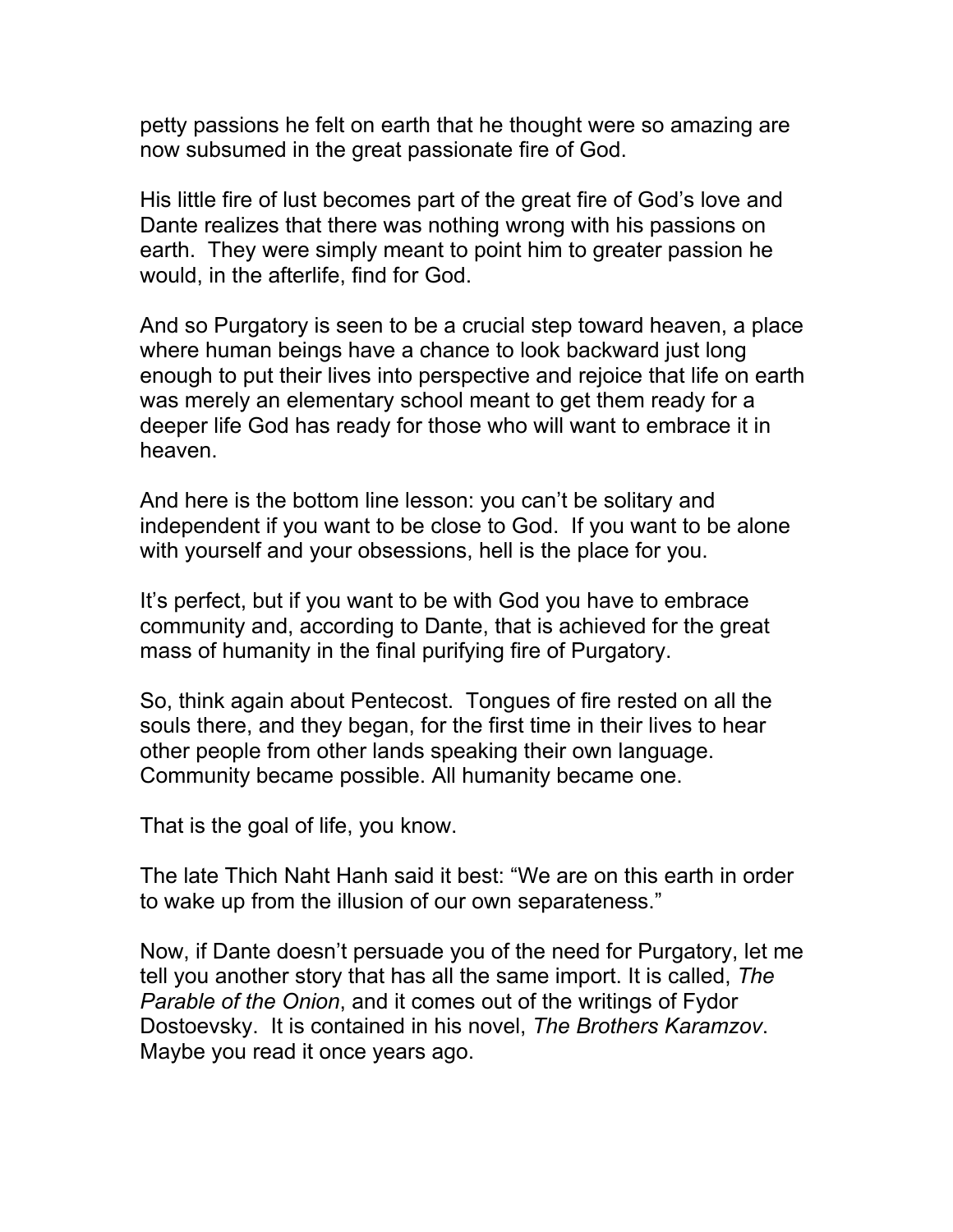The parable in it is told by one of the brothers, the religious one, Alyosha, and it goes like this . . .

*Once upon a time there was a peasant woman and a very wicked woman she was. And she died and did not leave a single good deed behind. The devils caught her and plunged her into the lake of fire.* 

*Well, her guardian angel stood and wondered what good deed of hers he could remember to tell God that might get her out of hell: and he remembered one. "She once pulled up an onion in her garden," said he, "and gave it to a beggar woman."*

*And God answered, "You take that onion then, and hold it out to her in the lake where she is, and let her take hold of it and she can use it as a handle to be pulled out. And if you can pull her out of the lake, let her come to Paradise."* 

*So the angel runs excitedly to the woman and holds out the very onion to her; "Come," says he, "catch hold and I'll pull you out." And he began cautiously pulling her out.* 

*He had just pulled her completely out so that her toes were dripping with fire and water when the other sinners in the lake, seeing she was being drawn out, swam to her and one of them caught hold of her ankle so as to be pulled out with her. And as that one was pulled out another grabbed on to that one and thus was created a chain of humanity rising from the lake of fire.* 

*But this was a very selfish woman and she began kicking the one right below her with her free foot. "I'm the one to be pulled out, not you. It's my onion, not yours."* 

*And as she struggled and screamed and kicked, the onion broke. And the woman and the chain of others below her fell back into the lake where she is burning, still, to this day.* 

*So the angel wept and went away thinking that had she not struggled so selfishly, all the sinners in hell might have been freed because of that one onion.*